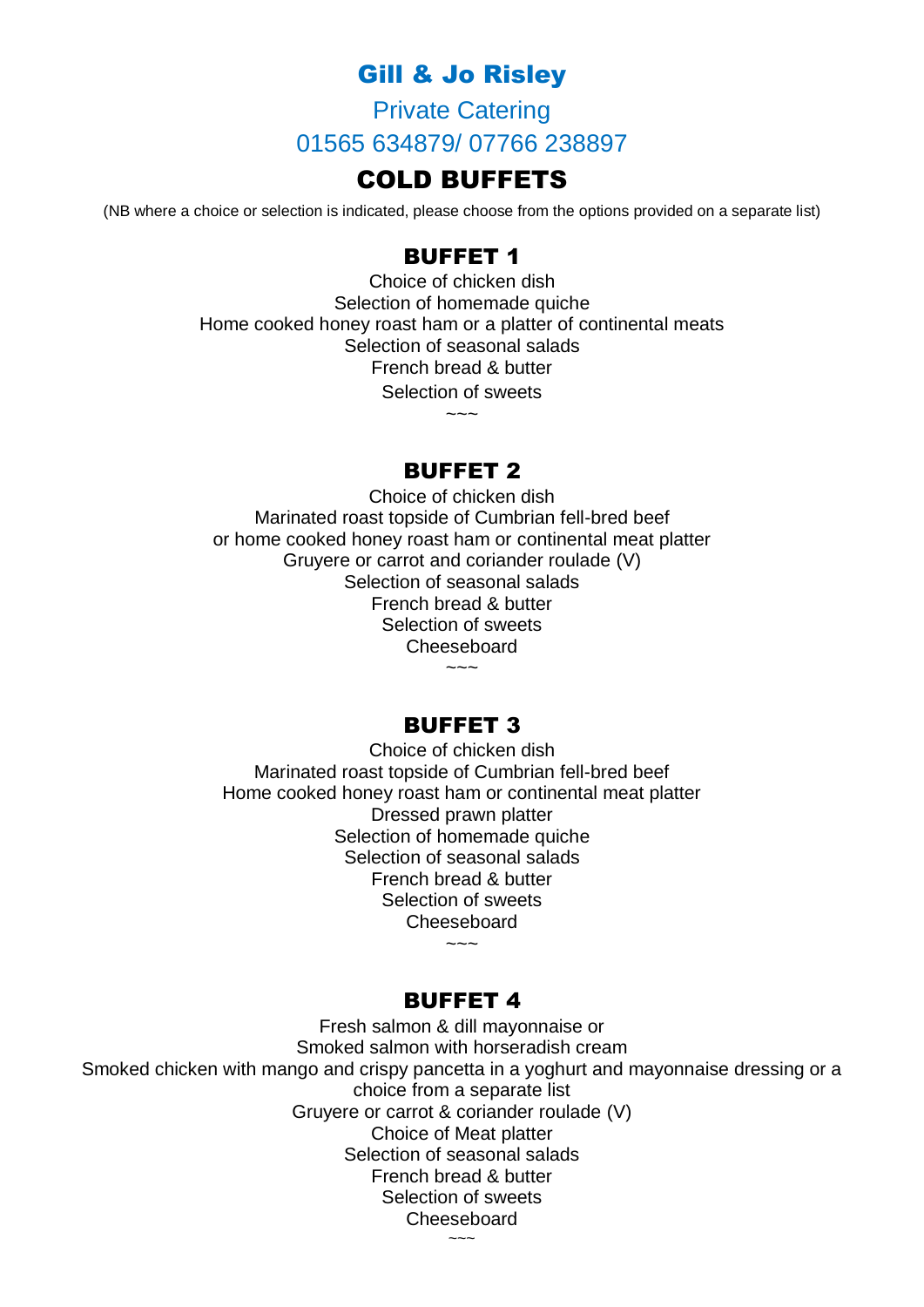# FINGER BUFFETS

#### BUFFET 5

Selection of sandwiches Tarragon chicken tarts Devils on horseback Staffordshire oatcakes with avocado, cream cheese and either smoked bacon or pine nuts (V) Skewered cherry tomatoes, basil & mozzarella pearls (V) peperonata tarts (V) Crostini topped with pate Choice of either finger sweets or A selection of cheese and biscuits ~~~

## BUFFET 6

Selection of sandwiches **Pringles** Cherry tomatoes Open scones with either butter & jam or Strawberries, clotted cream & jam or selection of homemade cakes

## CHESHIRE BUFFET

Selection of roast sausages including Tatton venison Cheshire cheese, parsley & onion sausages (V) Blinis with locally smoked salmon & crème frâiche Staffordshire oatcakes filled with avocado & Cheshire bacon Staffordshire oatcakes filled with avocado, cream cheese and pine nuts (V) Tarts filled with locally smoked chicken breast Peperonata tarts (V) Free range egg sandwiches (V) Miniature Yorkshire puddings with Cheshire bred beef Local pork pies Selection of Cheshire cheeses on biscuits A selection of either finger sweets, cup cakes or slices of cake  $\sim\sim\sim$ 

## CANAPÉS

Blinis with smoked salmon & crème frâiche Miniature Yorkshire puddings with Topside of beef & horseradish Tartlets with a choice of fillings; tarragon chicken/ pork tenderloin and quince/ peperonata Crustades with a choice of fillings; smoked trout and dill/ quails eggs, asparagus spears and asparagus cream (V)/ taramasalata/ guacamole (V)/ hummus (V) Crostini topped with avocado, cream cheese and cumin (V) Devils on horseback Parmesan scones with goats cheese and either Parma ham or red onion marmalade (V) Melon & Parma ham Marinated king prawns Skewered mozzarella, cherry tomatoes and basil (V)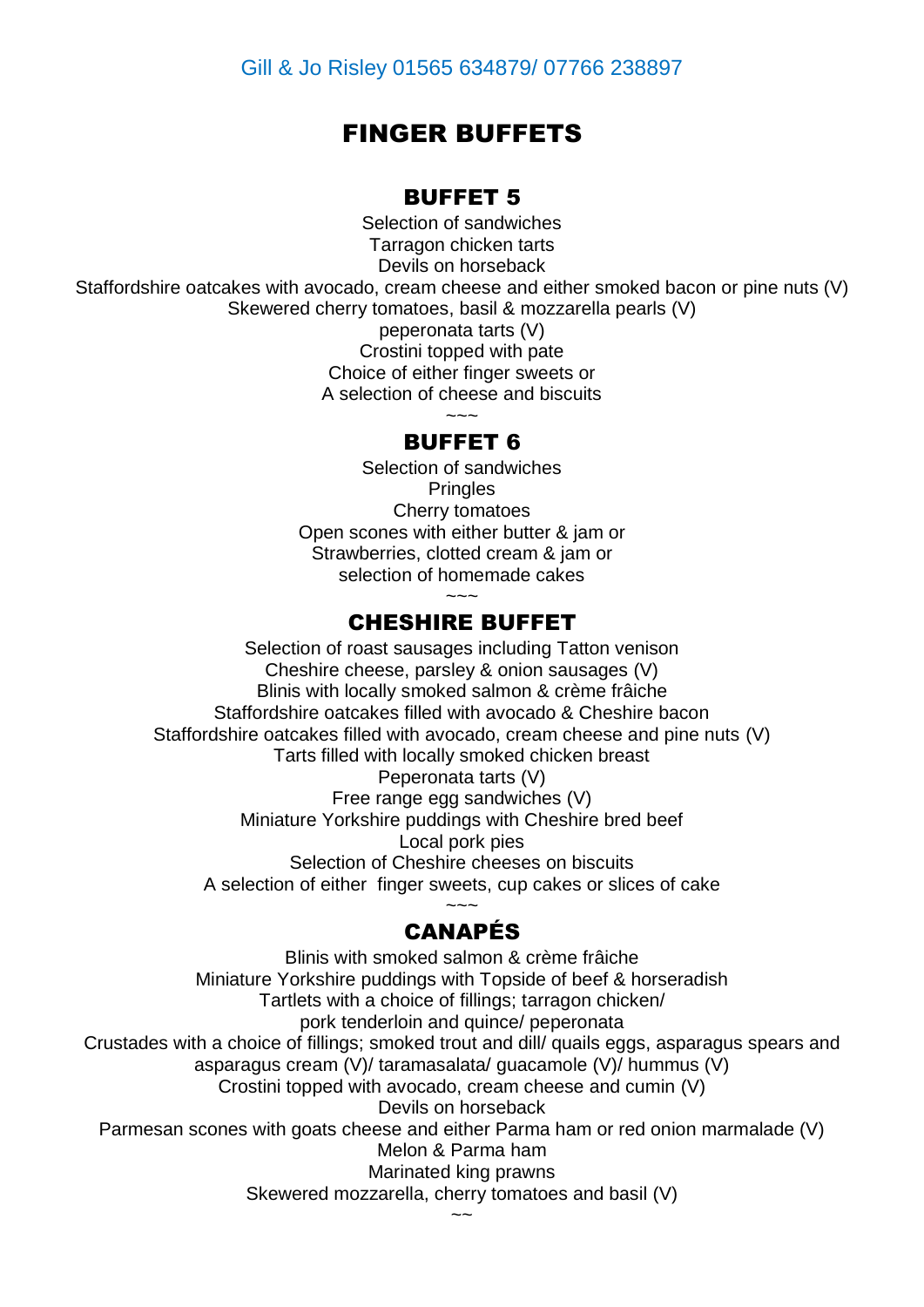#### OPTIONS WHERE A CHOICE IS INDICATED ON COLD BUFFET MENUES

# DRESSED SEASONAL SALADS

#### **SPRING & SUMMER**

Potatoes in parsley mayonnaise Pesto rice or pasta salad with roast baby tomatoes Potato, egg and caper Potato and spring onion Tossed green Rocket, parmesan & walnut Summer Coleslaw Tomato and Basil Salad Niçoise Greek Radicchio & fennel Water melon, cherry tomatoes, feta, almond & za'atar crumble Basil dressed spinach, cherry tomatoes & mozzarella pearls Broad bean, pancetta & sundried tomato Broad bean, asparagus, sundried tomato & feta

#### **AUTUMN & WINTER**

**Waldorf** Chicory & orange Camargue red rice Broccoli, avocado and red peppers in a yoghurt dressing Spiced cous-cous with roasted Mediterranean vegetables Mixed bean Lettuce, avocado, orange and sunflower seed Winter coleslaw Carrot, raisin & cashew nut Syrian carrot salad Green beans & toasted almonds Beetroot, lemon and red onion with cumin

## $\sim\sim\sim$ CHICKEN DISHES

**Coronation** Italian **Tarragon Moroccan** Chicken celery apple & walnut  $\sim\sim\sim$ 

#### QUICHE

Smoked bacon Tuna & red pepper Asparagus (V) Courgette & sundried tomato (V) Broccoli & red pepper (V) Artichoke heart & mushroom (V) Leek & mushroom (V)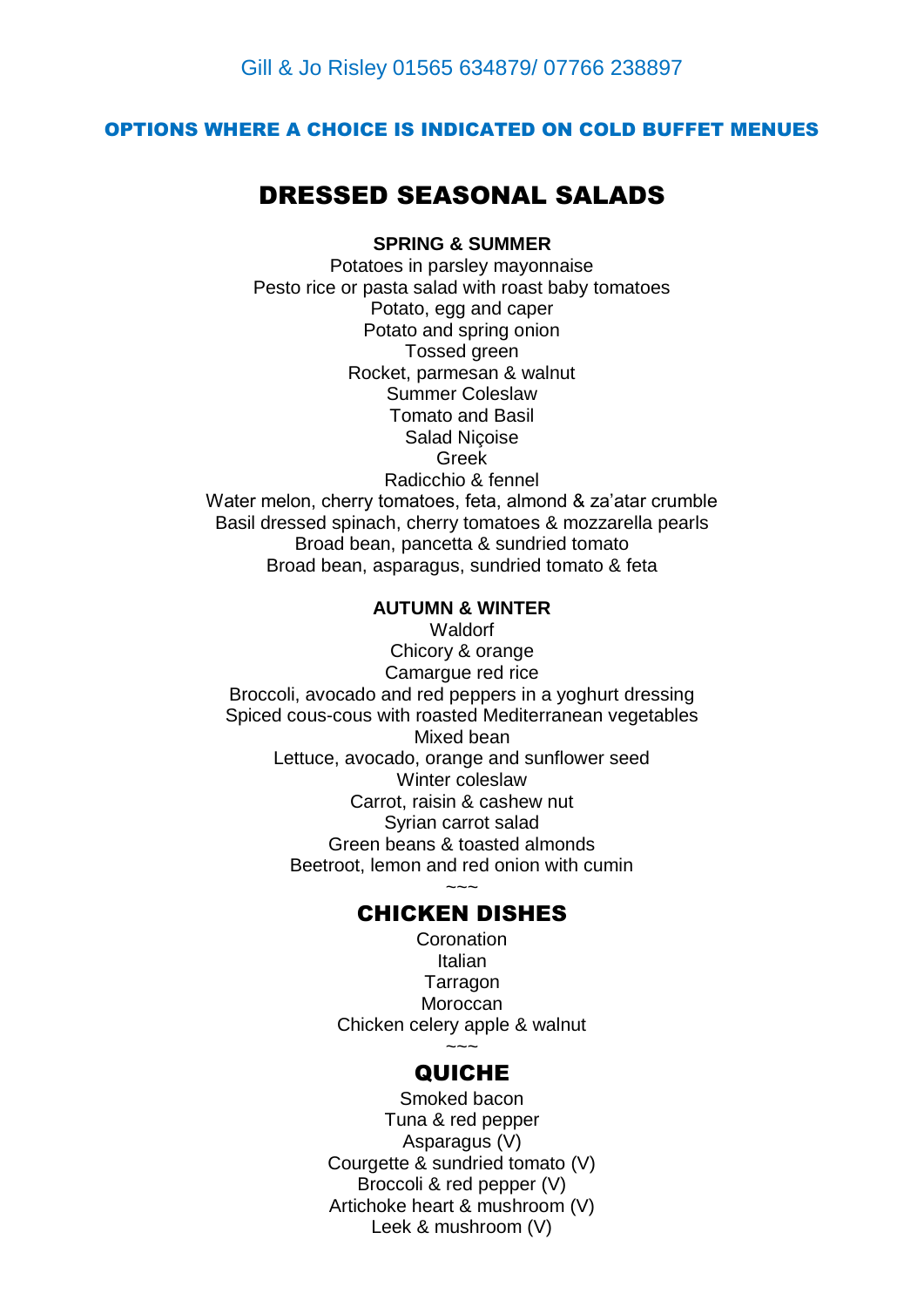#### $\sim\sim\sim$ Gill & Jo Risley 01565 634879/ 07766 238897

# FIRST COURSES

@ £8.00pp

Ricotta Mousse served with a fresh tomato sauce Smoked mackerel pate with melba toast Parma ham with melon & prawns Prawn cocktail Mozzarella with tomatoes, basil and a basil dressing Soup; Either carrot & coriander, butternut squash, tomato & basil or broccoli & stilton Mixed leaf salad with pancetta and a walnut & blue cheese dressing Asparagus served with an orange sauce Broad bean salad with pancetta and a sherry vinegar dressing Asparagus and goats cheese tart

@ £8.50 pp

Salmon mousse served with dressed prawns Mariner's Tart Smoked salmon, prawns, avocado and mushrooms in a yoghurt dressing Smoked duck with a mixed leaf salad in a honey dressing Poached salmon served with dill mayonnaise Pear stuffed with vignotte cheese served with a tarragon dressing Smoked salmon served with dressed prawns Smoked chicken & mango salad with a yoghurt and honey dressing Goats cheese, fig and Parma ham (subject to availability) Trio of fish ( smoked trout mousse, smoked salmon and dressed king prawns)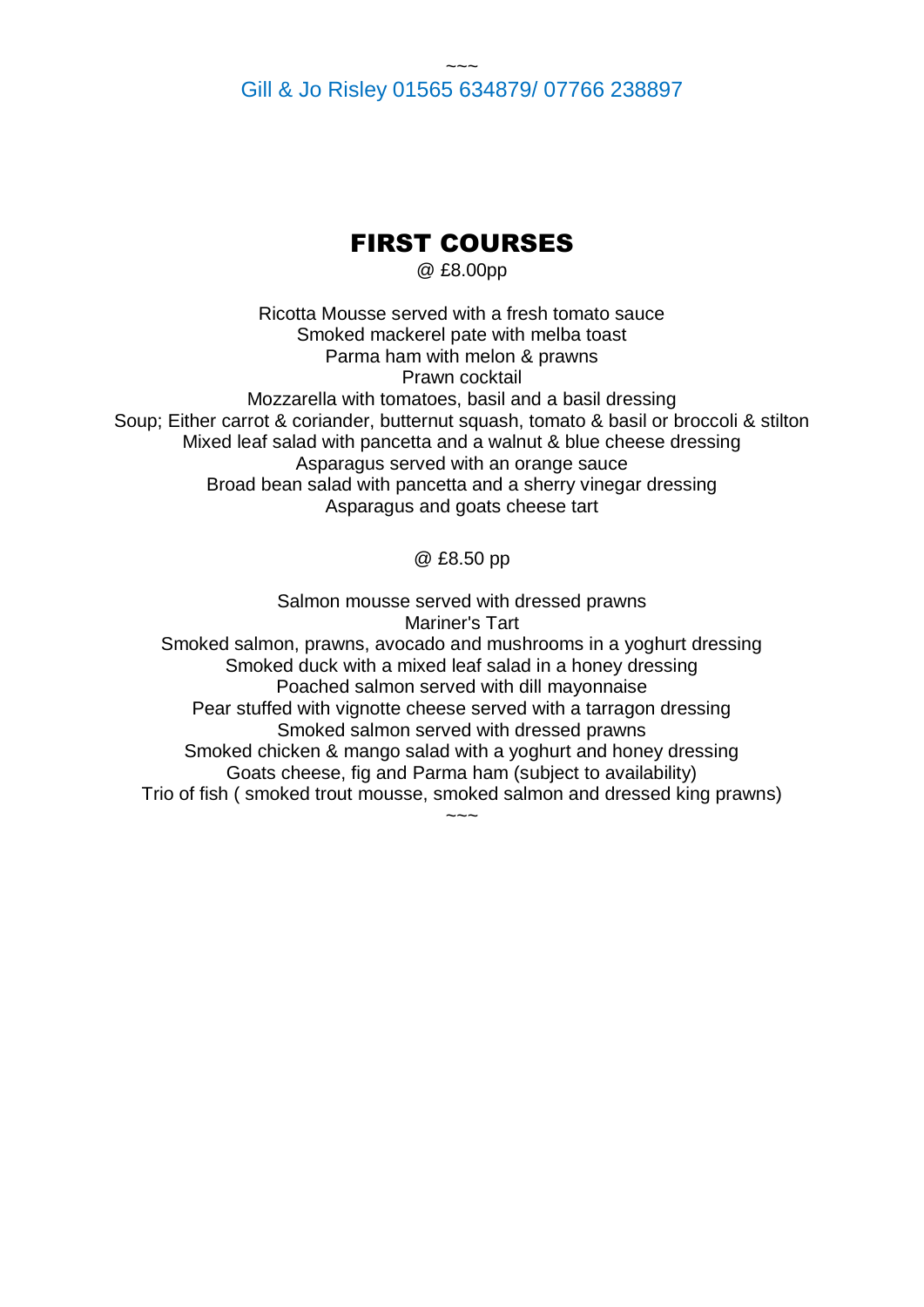## Gill & Jo Risley 01565 634879/ 07766 238897

## **SWEETS**

### SPRING & SUMMER

Strawberry pavlova Baked vanilla & lemon cheesecake served with a summer fruit compot Strawberry & almond shortbread served with raspberry coulis Lemon or lime & mascarpone torte served with mango coulis Lemon tart served with strawberries Strawberry and mascarpone open tart Summer pudding Boodles fool (a zesty non alcoholic trifle) Blueberry & orange cream tart

#### AUTUMN & WINTER

Rhubarb & vanilla custard cranachan Sherry trifle Sticky toffee pudding with vanilla ice cream Rich chocolate torte with raspberry sauce Bread & butter pudding with vanilla custard Crumble, choice of rhubarb & orange, rhubarb & ginger, plum and almond or apple and cinnamon served with vanilla custard Treacle apple tart Belgian apple torte served with vanilla custard Plum & pecan flan Frangipan flan with a choice of blueberry, raspberry or pear Vacherin (layered chestnut meringue) White chocolate and raspberry brioche pudding

#### ANYTIME PUDS

Pavlova with raspberries or banoffee Mocha roulade with raspberry coulis Chocolate profiteroles White chocolate cheesecake served with fresh berries or raspberry sauce Fresh fruit platter Hazelnut or Almond meringue filled with seasonal berries, served with chocolate sauce Chocolate macaroon trifle Chocolate mousse Dark chocolate cheesecake Tiramisu Hazelnut torte Chocolate and salt caramel tart with almonds Chocolate mousse tart Chocolate roulade with mixed berries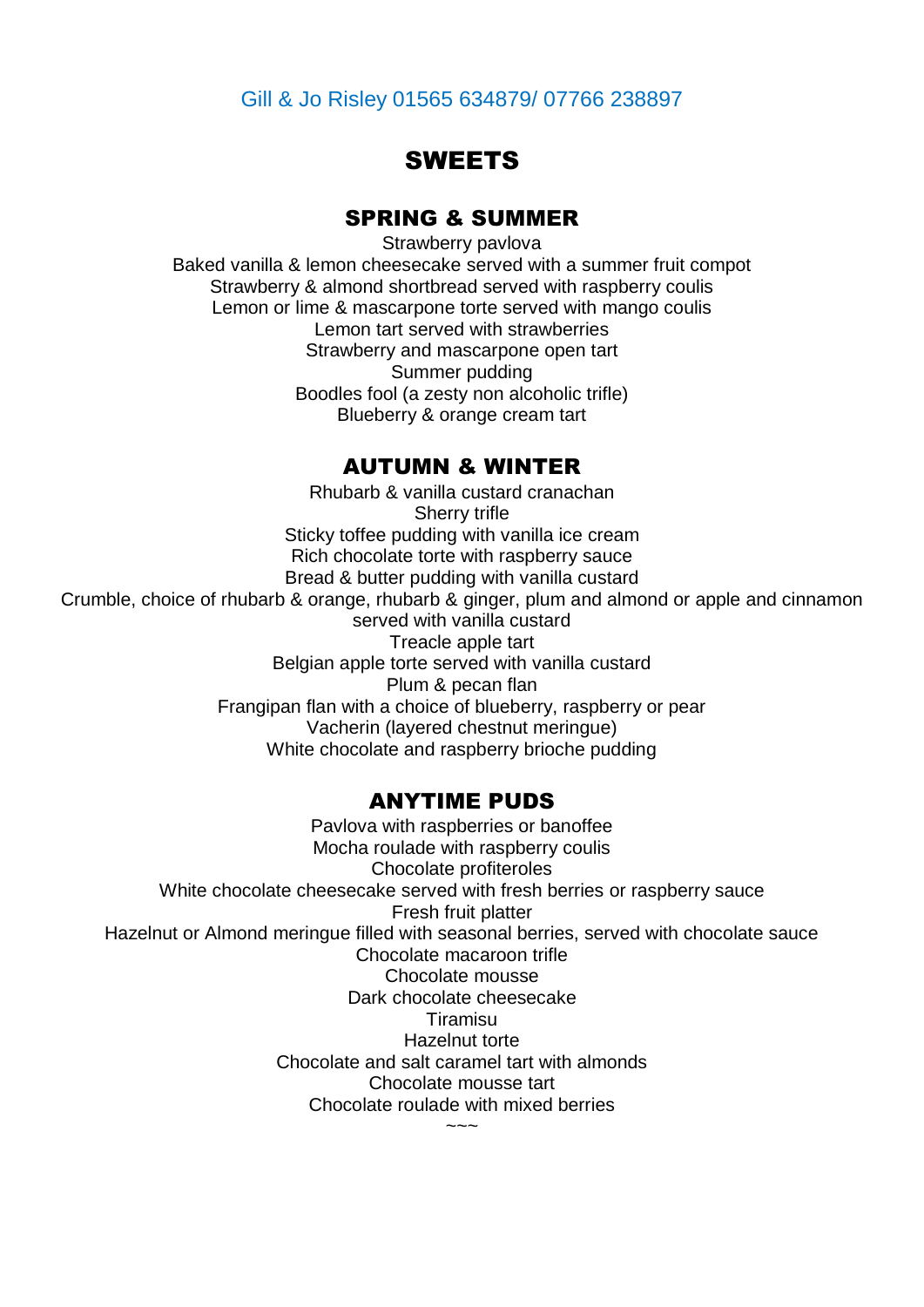#### Gill & Jo Risley 01565 634879/ 07766 238897

#### HOT MENU 1

Lasagne Steak and Ale Pie Mushroom Strogonoff (v) Chilli con carne Pork & bean casserole Sausage & Mustard Mash with onion gravy and Apple Sauce Thai chicken curry Spiced country chicken Fish pie Chickpea tagine (v) Spanakopita (v) Caponata (V) A choice of any two of the above hot dishes, all served with a tossed green salad and rice or baked potatoes served buffet style Selection of sweets

### HOT MENU 2

~~~~~

Boeuf a la Bourguignon Chicken wrapped in bacon with a white wine sauce Tarragon chicken breasts Salmon steak with a basil & parmesan crust Chicken breasts and sundried tomatoes with a tarragon & paprika sauce Pork steak cooked in a mushroom & white wine sauce Mediterranean roasted vegetable lasagne (V) Coq au Vin Indian butter chicken Lamb Rogan Gosh Stuffed ricotta & spinach pancakes (V) Moroccan pumpkin cous-cous with a prune & onion confit (V)

A choice of any one of the above hot dishes, all served with either rice or lyonnaise potatoes or buttered new potatoes and a tossed green salad or choice of vegetables

## HOT MENU 3

Armenian lamb Noisettes de porc aux pruneaux Glazed duck breasts in a choice of either a brandy and cream or a sour cherry sauce Roast glazed leg of lamb steaks with red wine and redcurrant jus Slices of fillet steak cooked with St Agûr cheese and white wine Chicken Tante Celestine Tournedos en croûte with a shallot, mushroom & brandy sauce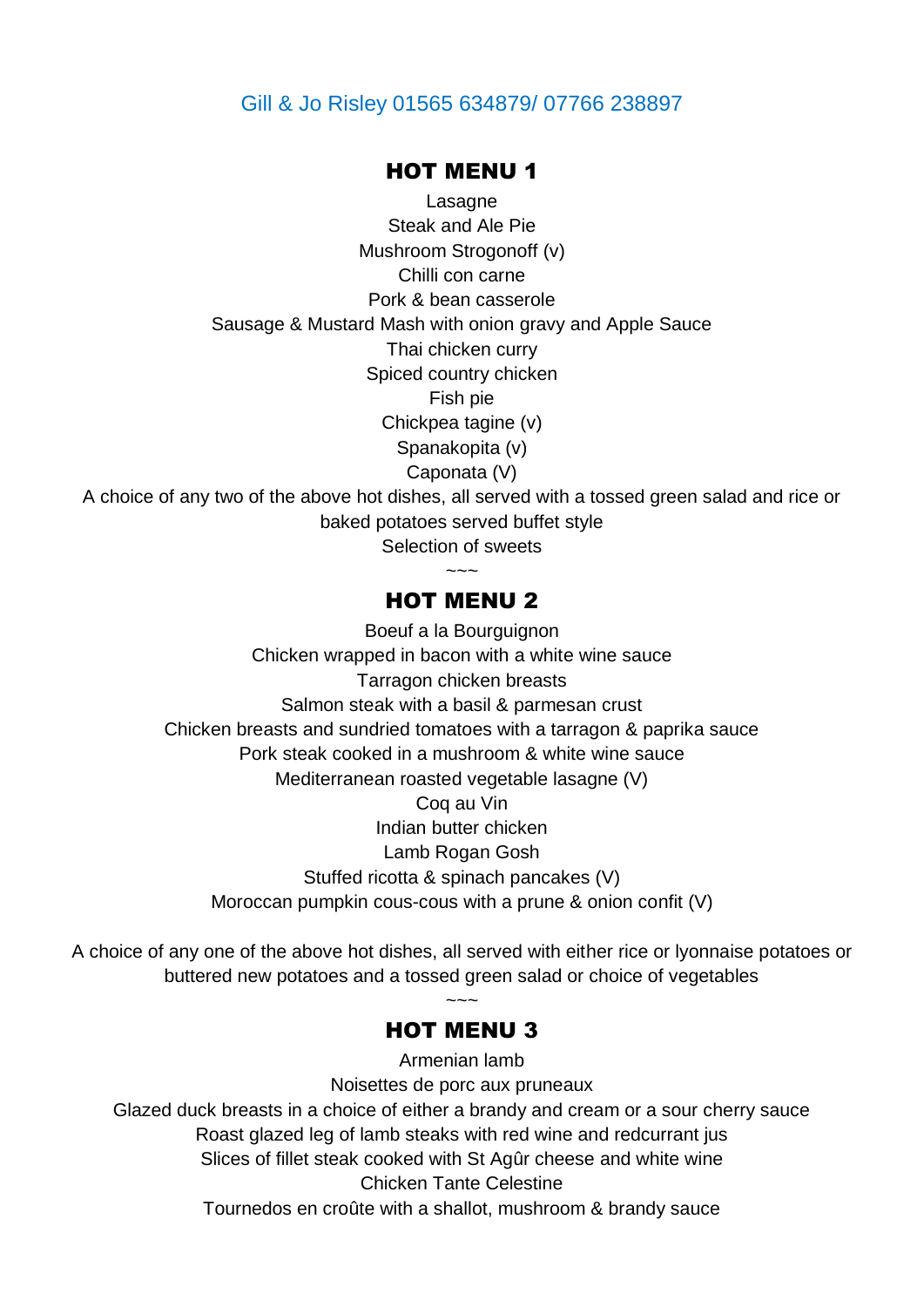## Gill & Jo Risley 01565 634879/ 07766 238897

Turkey breasts in Marsala wine Salmon en croûte with fresh herb & cream sauce Stuffed pork tenderloin Tatton venison cooked in red wine Tatton venison cooked with porcini and Marsala Butternut squash, spinach and wild mushroom lasagne (V) Wild mushroom, brandy & nut wellington (V)

A choice of any one of the above dishes, all served with either rice, Lyonnaise potatoes, roast garlic and rosemary potatoes, or buttered new potatoes & a tossed green salad or a choice of vegetables.

Selection of sweets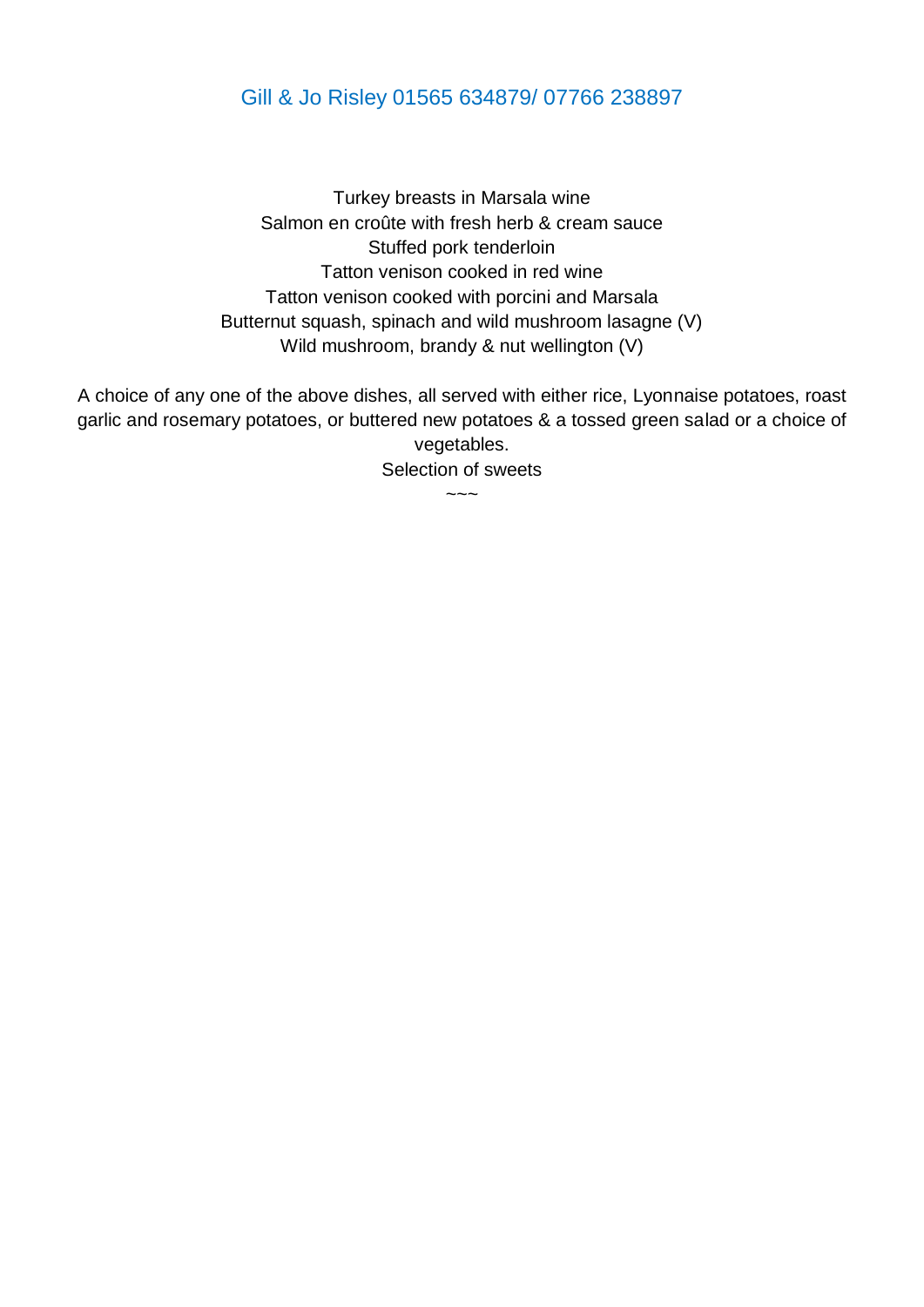# Gill & Jo Risley Catering 01565 634879/ 07766 238897

Prices are per head and valid up to December 2022

All buffet menu prices are based on parties of 40 people and over; for smaller parties and different menu combinations, we will be pleased to provide prices based on your individual requirements.

| <b>BUFFET</b><br>/MENU | <b>STANDARD</b>   | <b>SPECIAL</b><br><b>SERVICE</b> |
|------------------------|-------------------|----------------------------------|
| Buffet 1               | £17.50            | £25.00                           |
| Buffet <sub>2</sub>    | £19.50            | £27.00                           |
| Buffet 3               | £20.00            | £28.00                           |
| Buffet 4               | £23.00            | £30.00                           |
| Buffet <sub>5</sub>    | £15.00            | £20.00                           |
| Buffet <sub>6</sub>    | £12.00            | £15.00                           |
| <b>Cheshire Buffet</b> | £16.00            | £20.00                           |
| Canapés                | Prices on request | Prices on request                |
| <b>First Course</b>    | £8.00 - £8.50 pp  | £8.00 - £8.50 pp                 |
| Menu 1                 | £15.00 pp         | £26.50 pp                        |
| Menu <sub>2</sub>      | £20.00 pp         | £35.50 pp                        |
| Menu <sub>3</sub>      | £25.00 pp         | £40.00 pp                        |

Standard prices include preparation of food, delivery and setting out.

Special service prices include preparation of food, delivery, setting out, attendance & hire of crockery, cutlery & linen.

Coffee & other drinks are not included, but this can be arranged & a price quoted according to your requirements.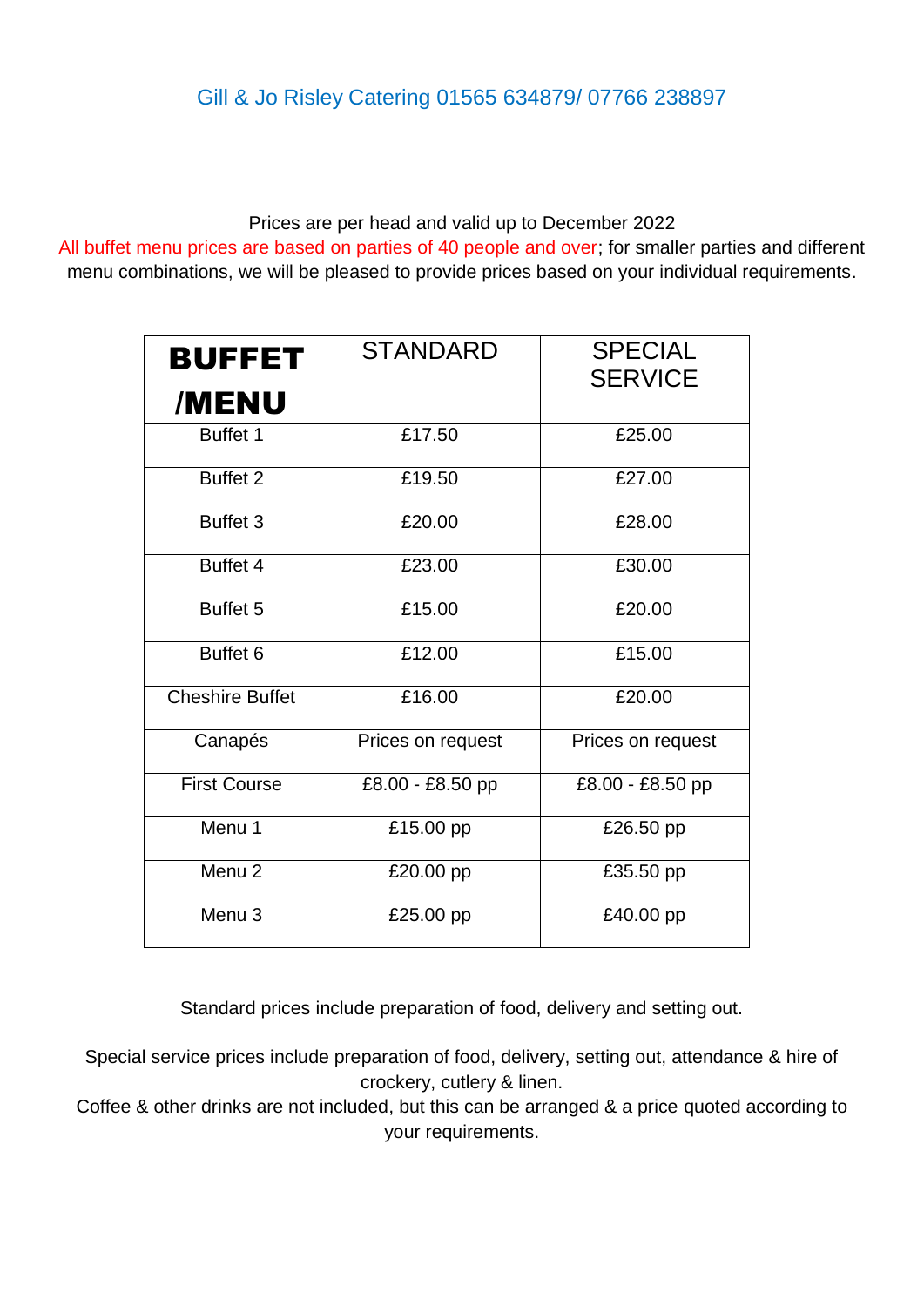## Gill & Jo Risley Catering 01565 634879/ 07766 238897

# WEDDINGS

Your wedding is a very special event and we will take great care to ensure that the catering for your special day is perfect. We would like to meet you and discuss your individual requirements For weddings you are free to choose from our menus or we will provide a bespoke menu. If you require any special items such as a cake stand & knife, we can provide these items for a small supplement. In addition we will need to make a small charge for extra top table cloths. If you would like your food presented on square china this can be provided for a small supplement (price included in dessert trio prices).

Alternatively, we can suggest the following options for your evening food;

## OPTION 1

@£9.00 pp Choice of either hot bacon, sausage or egg rolls Your wedding cake cut and served

# OPTION 2

@£12.00 pp Selection of sandwiches local pork pies Selection of sausages Homemade Cheshire cheese & onion sausages Your wedding cake cut & served

# OPTION 3

@£14.00 pp Selection of either local or continental cheeses Selection of pate Homemade hummus French bread & butter Your wedding cake cut & served

## OPTION 4

@£15 pp Italian meats **Olives** Italian cheeses pesto tuna pate bruschetta ciabatta Your wedding cake cut & served